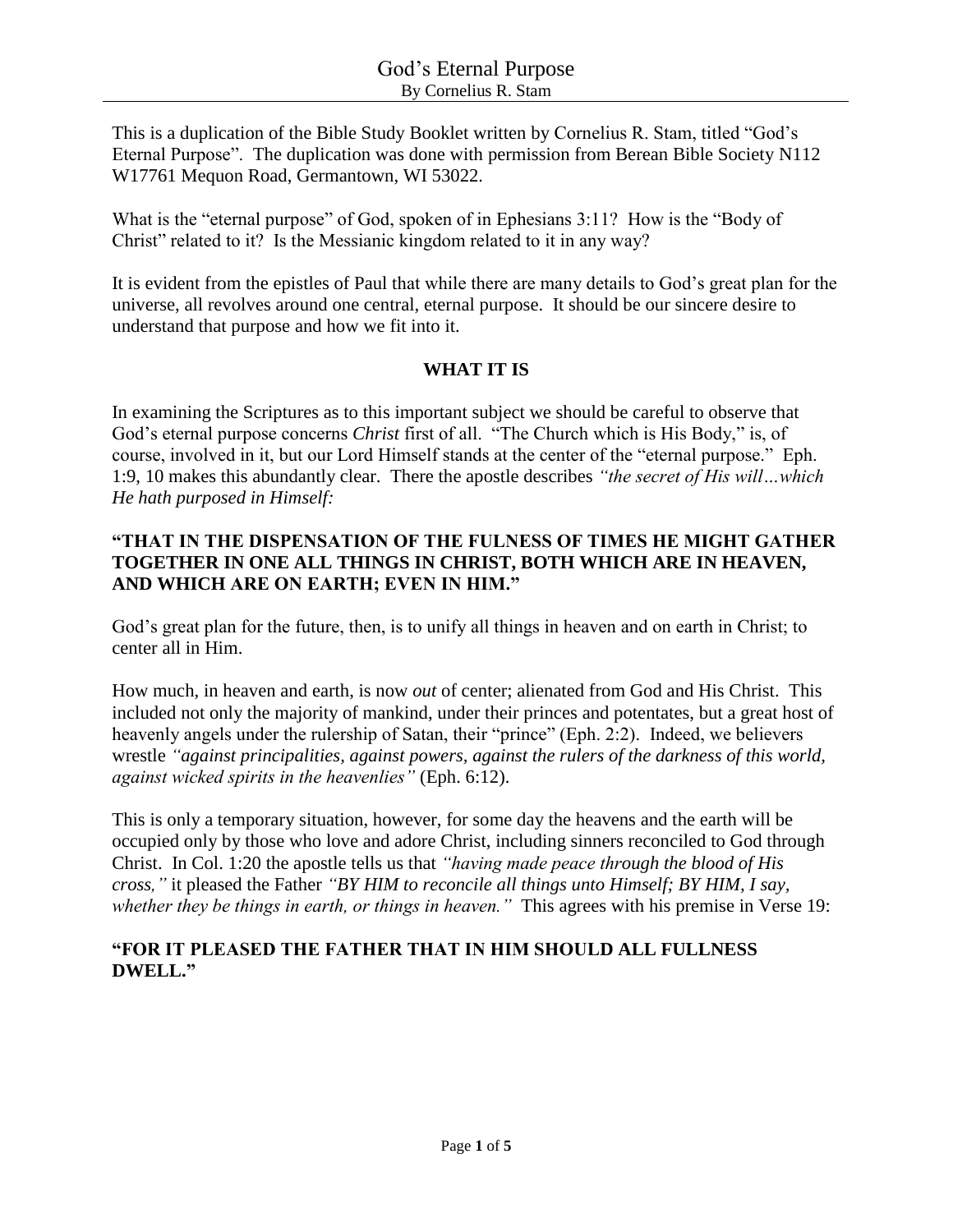In contemplating this glorious scene, however, it should be carefully noted that a reconciled heaven and earth does not spell *universal* reconciliation. The celestial and terrestrial are here included, but the *infernal* is carefully *excluded*. God has exalted His Son, indeed, *"that at the name of Jesus EVERY knee should bow,"* and this *subjugation* of all will include those *"in heaven, and…in earth, and…under the earth"* (Phil 2:10) but the *reconciled* throng will be found only in heaven and on earth.

## **HOW IT WAS CONCEIVED**

The eternal purpose was conceived in the heart and mind of *God alone,* in eternity past. Concerning *our* part in it, the Apostle Paul writes to Timothy:

**"Be not thou therefore ashamed of the testimony of our Lord, nor of me His prisoner: but be thou partaker of the afflictions of the gospel according to THE POWER OF GOD;**

### **"WHO HATH SAVED US, AND CALLED US WITH AN HOLY CALLING, NOT ACCORDING TO OUR WORKS, BUT ACCORDING TO HIS OWN PURPOSE AND GRACE, WHICH WAS GIVEN US IN CHRIST JESUS BEFORE THE WORLD BEGAN" (II Tim. 1:8, 9).**

How often, in the Pauline epistles, we find this emphasis upon the sovereignty of God! "All things are of God"; this is the very essence of grace. It is blessedly true that the election of believers was "according to the foreknowledge<sup>1</sup> of God" (I Pet. 1:2; Rom. 8:29) but we must not confuse His foreknowledge with the outworking of His sovereign purpose, as though He merely knew in advance who would be saved. Concerning the latter we read that "the purpose of God according to elections" will "stand not of works but of Him that calleth" (Rom. 9:11).

Perhaps no passage of Scripture emphasizes this with such definite clarity as Eph. 1:3-12. As we quote it below, note how such words as "will," "counsel," "pleasure," "purpose," "chosen," "elect" and "predestinated" predominate.

#### **"Blessed be the God and Father of our Lord Jesus Christ, who hath blessed us with all spiritual blessings in heavenly places in Christ:**

## **"According as He hath CHOSEN us in Him BEFORE THE FOUNDATION OF THE WORLD, that we should be holy and without blame before Him;**

**"In love<sup>2</sup> having PREDESTINATED us unto the adoption of sons by Jesus Christ to Himself, according to THE GOOD PLEASURE OF HIS WILL.**

**"To the praise of the glory of His grace, wherein HE HATH MADE US ACCEPTED in the beloved [One].**

 $\overline{\phantom{a}}$ 

 $1$  Knowing all the factors involved, He could elect justly.

 $2$  We believe these two words belong with Verse 5. There is no punctuation in the original.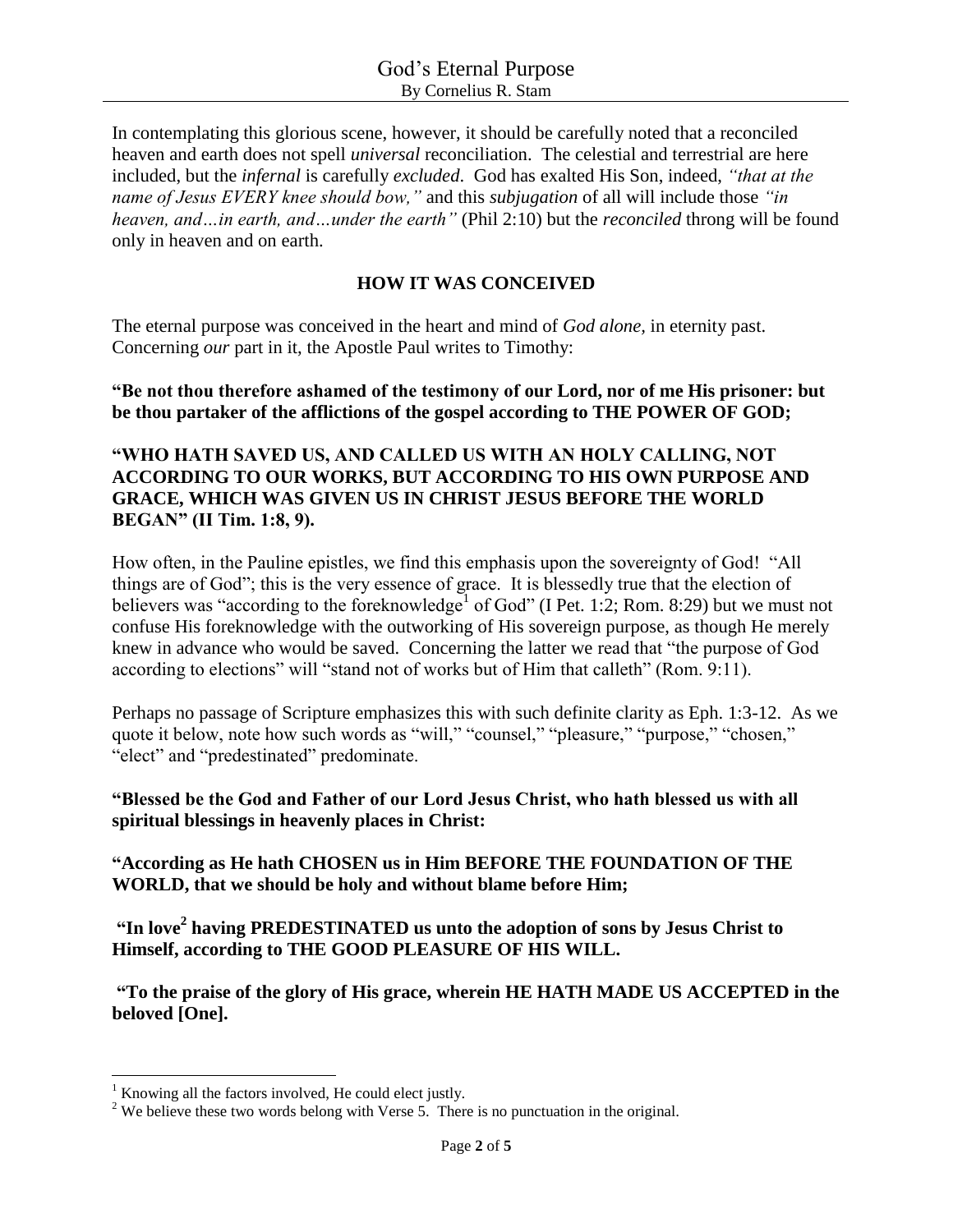**"….**

#### **"Having made known unto us the mystery of HIS WILL, according to HIS GOOD PLEASURE WHICH HE HATH PURPOSED IN HIMSELF:**

**"That in the dispensation of the fulness of times He might gather together in one all things in Christ, both which are in heaven, and which are on earth; even in Him:** 

**"In whom also we have obtained an inheritance, being PREDESTINATED ACCORDING TO THE PURPOSE OF HIM WHO WORKETH ALL THINGS AFTER THE COUNSEL OF HIS OWN WILL:**

## **"THAT WE SHOULD BE TO THE PRAISE OF HIS GLORY, WHO FIRST TRUSTED IN CHRIST."**

All that has so far been fulfilled of the will of God, as revealed in the Scriptures, should give believers complete confidence that His purposes will find their culmination in the open exaltation of Christ, not only as King of Israel and the world, but as the Head over *all*, with a reconciled heaven and earth finding their all in Him.

# **HOW IT WAS REVEALED**

The means which God used to reveal His eternal purpose are wonderful to contemplate.

The long-promised King appears and is rejected. His forerunner is beheaded; He Himself is nailed to a cross. Those who testify of His resurrection from the dead are beaten and imprisoned, and Stephen is stoned to death. A great persecution is waged against the disciples of Christ with Saul of Tarsus as its flaming leader. He scourges believers in their synagogues to compel them to blaspheme Christ. He drags men *and women* to trial and execution for professing Christ—and all with "authority and commission" from the rulers.

The favored nation has proved itself no better than the Gentiles, whom God gave up centuries before, and, giving Israel up too, He now concludes them all in unbelief *"that He might have mercy upon all"* (Rom. 11:32).

But what about His promises regarding the kingdom? These He will fulfil in due time (Rom. 11:25-27) but first He must demonstrate that man needs Christ; is hopeless without Christ, whether Jew or Gentile; that in his utter depravity he must be saved by grace, through Christ's merits, or he will not be saved at all. Thus, setting the program of prophecy and the kingdom aside for a time, he sends an offer of reconciliation by free grace, through faith, to both Jews and Gentiles, on the basis of Christ's redemptive work at Calvary, and thus apart from sacrifices, circumcision or water baptism. And He does this—

## **"THAT HE MIGHT RECONCILE BOTH UNTO GOD IN ONE BODY BY THE CROSS, HAVING SLAIN THE ENMITY THEREBY" (Eph. 2:16).**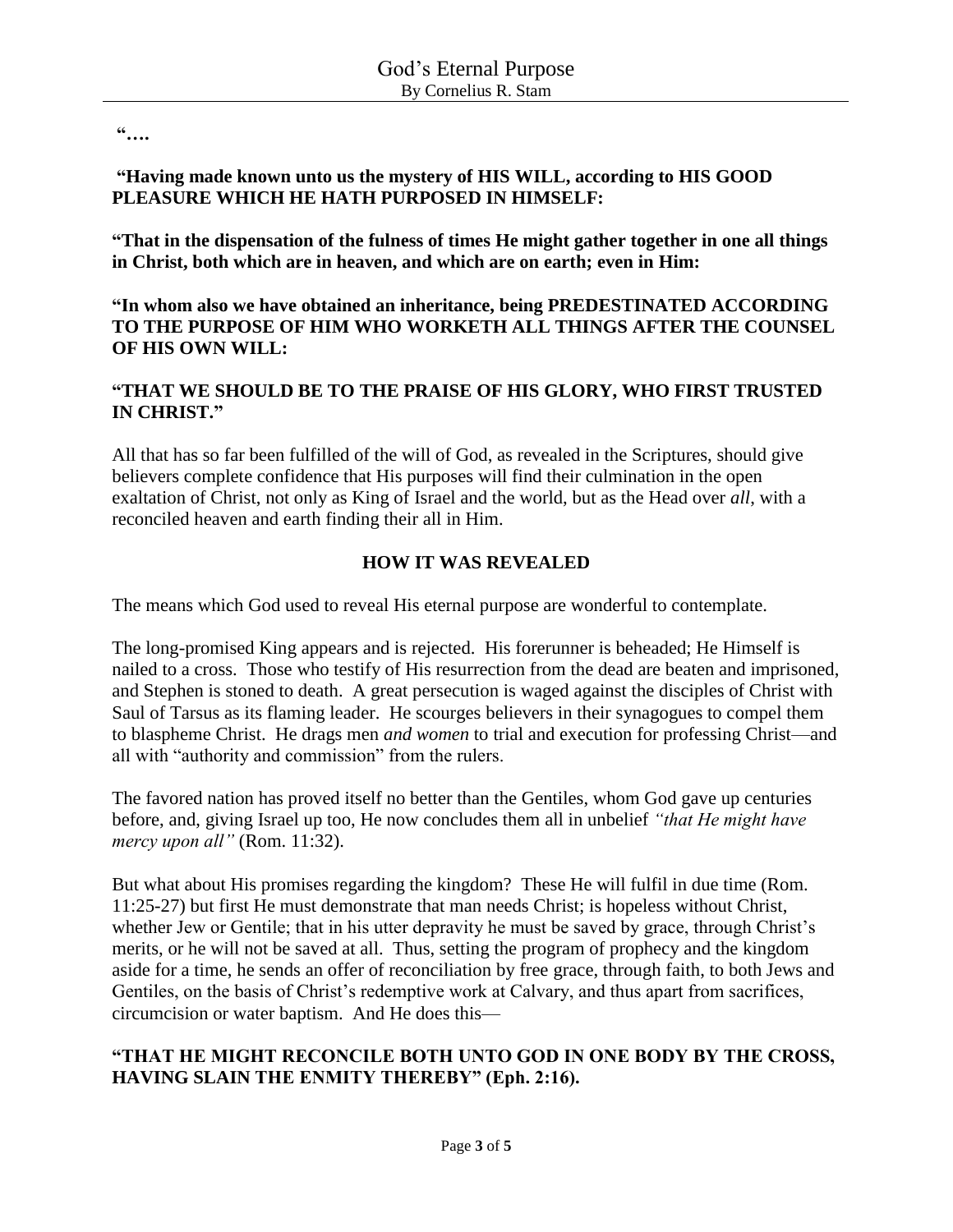What more appropriate vessel could God have chosen to demonstrate and proclaim these "riches of His grace" than Saul of Tarsus, the former blasphemer and persecutor? Thus it is this Saul, now saved and appointed an apostle, to whom and through whom God now reveals the secret of His will concerning the reconciliation of Jews and Gentiles into one body in Christ—an earnest of the glorious future unity of all heaven and earth in Christ.

In short, God is now demonstrating in the Body of Christ, what will one day be experienced in all heaven and earth: that man's only hope is in *Christ* and that unity and blessing can be found only in Him.

The apostle writes of this in Eph. 3:1-11, a passage which we should ponder over prayerfully if we would see the relation of believers today to "the eternal purpose":

**"For this cause I Paul, the prisoner of Jesus Christ for you Gentiles,**

**"If ye have heard of THE DISPENSATION OF THE GRACE OF GOD which is given me to you-ward:**

**"How that BY REVELATION HE MADE KNOWN UNTO ME THE MYSTERY; (as I wrote afore in few words,**

**"Whereby, when ye read, ye may understand my knowledge in the mystery of Christ)**

**"WHICH IN OTHER AGES WAS NOT MADE KNOWN UNTO THE SONS OF MEN, as it is now revealed unto His holy apostles and prophets by the Spirit;**

**"THAT THEY WHO ARE OF THE NATIONS SHOULD BE JOINT HEIRS, AND A JOINT BODY, AND JOINT PARTAKERS OF HIS PROMISE IN CHRIST JESUS BY THE GLAD TIDINGS [New. Tr.]**

**"Whereof I was made a minister, according to the gift of the grace of God, given unto me by the effectual working of His power.**

**"UNTO ME, WHO AM LESS THAN THE LEAST OF ALL SAINTS, IS THIS GRACE GIVEN, THAT I SHOULD PREACH AMONG THE GENTILES THE UNSEARCHABLE RICHES OF CHRIST;**

**"And to make all men see what is THE FELLOWSHIP [DISPENSATION] OF THE MYSTERY, WHICH FROM THE BEGINNING OF THE WORLD HATH BEEN HID IN GOD, WHO CREATED ALL THINGS BY JESUS CHRIST.**

**"TO THE INTENT THAT NOW UNTO THE PRINCIPALITIES AND POWERS IN HEAVENLY PLACES MIGHT BE KNOWN BY THE CHURCH THE MANIFOLD WISDOM OF GOD.**